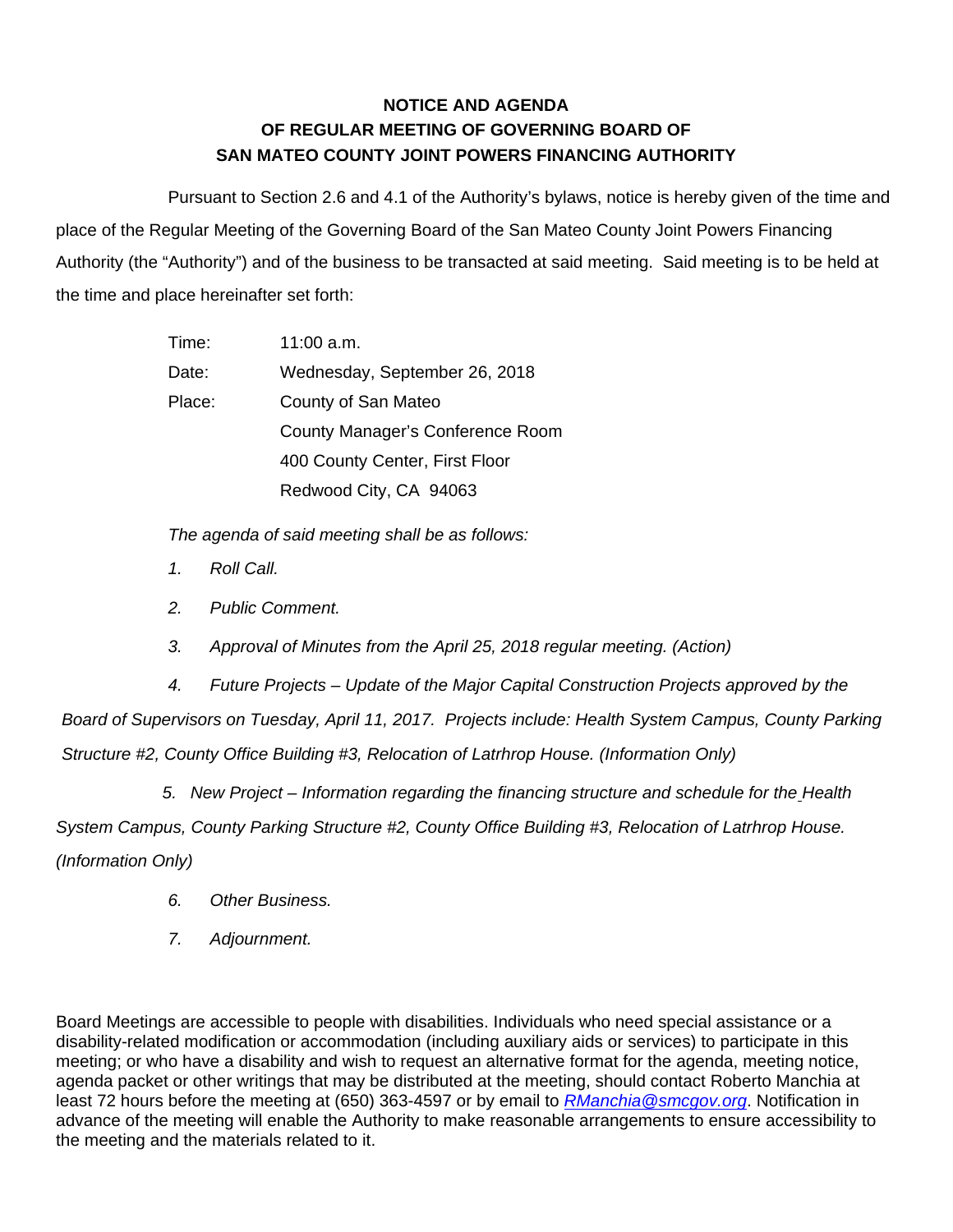## AFFIDAVIT OF POSTING AND OF MAILING OF NOTICE

STATE OF CALIFORNIA ) ss. COUNTY OF SAN MATEO )

Roberto Manchia hereby declares that he is a citizen of the United States of America, over the age of 18 years; that at all times herein mentioned he was an employee of the County of San Mateo; that acting for the Governing Board of the San Mateo County Joint Powers Financing Authority he posted on September 20, 2018 at County Government Building, 400 County Center, Redwood City, California, a location freely accessible to members of the public, and emailed on September 20, 2018 a Notice of Regular Meeting of the Governing Board, a copy of which is attached hereto, with postage thereon prepaid, addressed to each member of the Governing Board on list attached hereto; and that on said day there was regular communication by United States mail between Redwood City, California, and the addresses shown on the attached mailing list.

Dated: September 20, 2018 at Redwood City, California.

 I declare under penalty of perjury that the foregoing is true and correct.